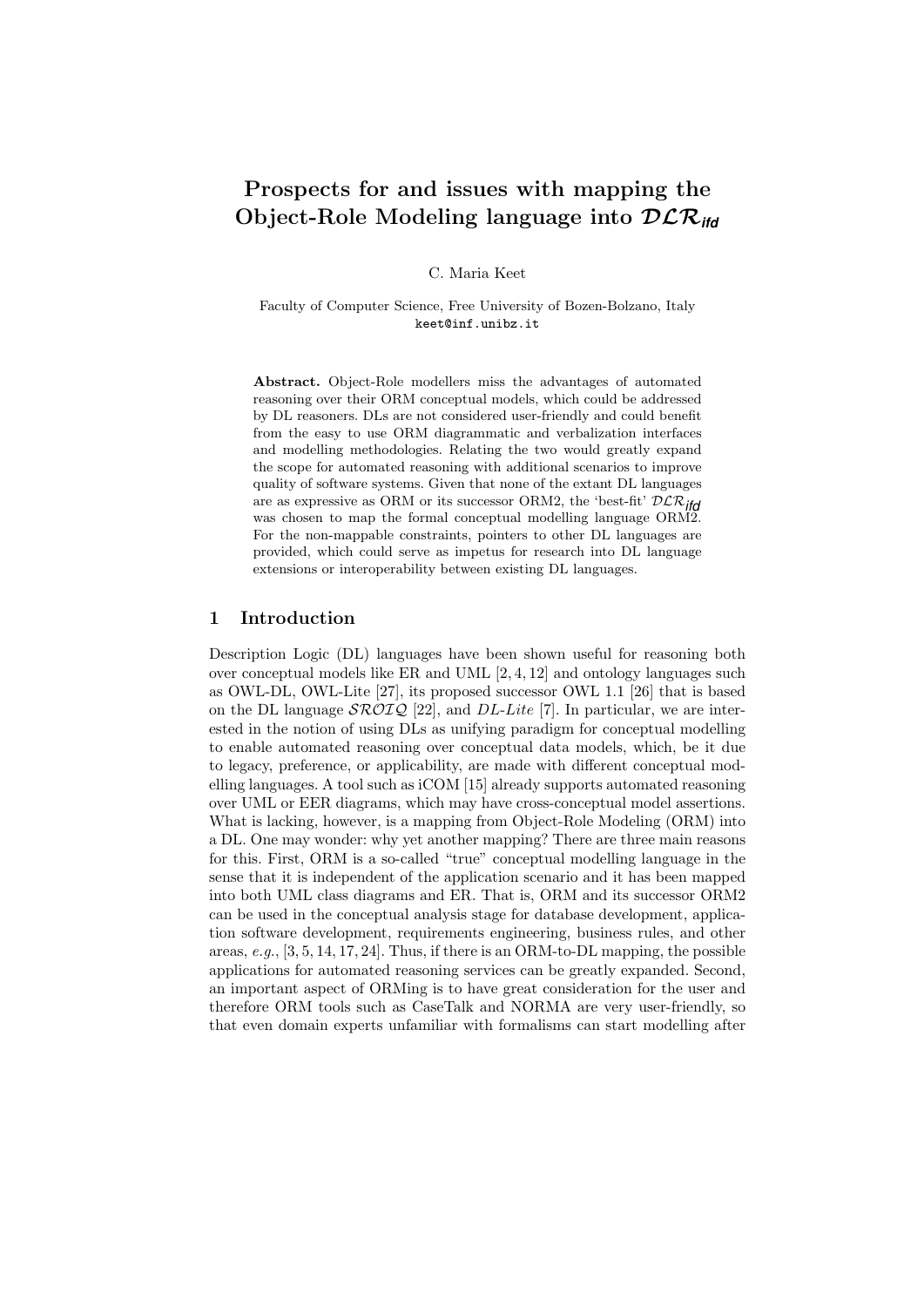half an hour training. ORM tools have both diagrammatic and textual interfaces (the latter through so-called verbalizations, which are pseudo-natural language renderings of the axioms), thereby accommodating different user preferences toward modelling. Third, ORM is more expressive than either UML or EER and is more expressive than the extant DLs as well. Most ORM constraints are supported in one DL language or another, but none supports all ORM constraints. The proposed ORM-to- $\mathcal{DLR}_{\text{iff}}$  mapping may provide some élan to examine DL language extensions not only based on interest and particular user requests from domain-modelling scenarios, but toward those (combinations of) extensions that are already known to be useful, or to find an implementable solution where for different (sections of) conceptual models, different languages can be used within one application interface.

The remainder of this paper is organised as follows. Subsections 1.1 and 1.2 contain brief introductions to ORM and  $D\mathcal{LR}$ , respectively. The main part is devoted to the assessment of the mapping (Section 2). Finally, some reflections and conclusions are included in Section 3.

#### 1.1 Brief introduction to Object-Role Modeling (ORM)

The basic building blocks of the ORM language are object types, value types—at the conceptual level no subjective distinction has to be made between classes and attributes—relations, roles, and a plethora of constraints. A role is that what the object or value type 'plays' in the relation. ORM supports  $n$ -ary relations, where n is a finite integer  $\geq 1$ . An example of a fact type is shown in Fig.1, which was made with the NORMA CASE tool [25]: the diagrammatic representation of the relation –rectangle divided into three roles, one for each participating object or value type– in the ORM model has 1) the name of the relation, which is displayed in the properties box of the relation and is generated automatically by the software (called "PatientAdmittedToHospitalAtDateDate" in the example), 2) role names, such as "[hospitalAdmission]" for the the role that object type Patient plays, and 3) a label attached to the relation, "... admitted to ... at date ...", which is used for the verbalization. ORM models can be mapped into, among others, ER and UML diagrams, IDEFX logical models, SQL table definitions, C, Visual Basic, and XML. More information on these mappings can be found in e.g. [17]. The ORM basics can be summarised as follows: an  $n$ -ary predicate (relation)  $R$ , with  $n \geq 1$ , is composed of  $r_1, ..., r_n$  roles where each role has one object type, denoted with  $C_1, ..., C_n$ , associated with it. Roles and predicates are globally unique (although the 'surface labeling' for the modeler may suggest otherwise).

Halpin's first order logic formalization [16] was taken as basis for the mapping into  $DLR_{ifd}$ , because it was the first formal characterisation of ORM and is relatively comprehensive in its treatment of constructors; other formalizations of ORM [13, 20, 21] do not differ significantly from Halpin's version. [20, 21] make clearer distinctions between roles and predicates and the relation between them and the naming and labeling of ORM elements, but they cover fewer constraints.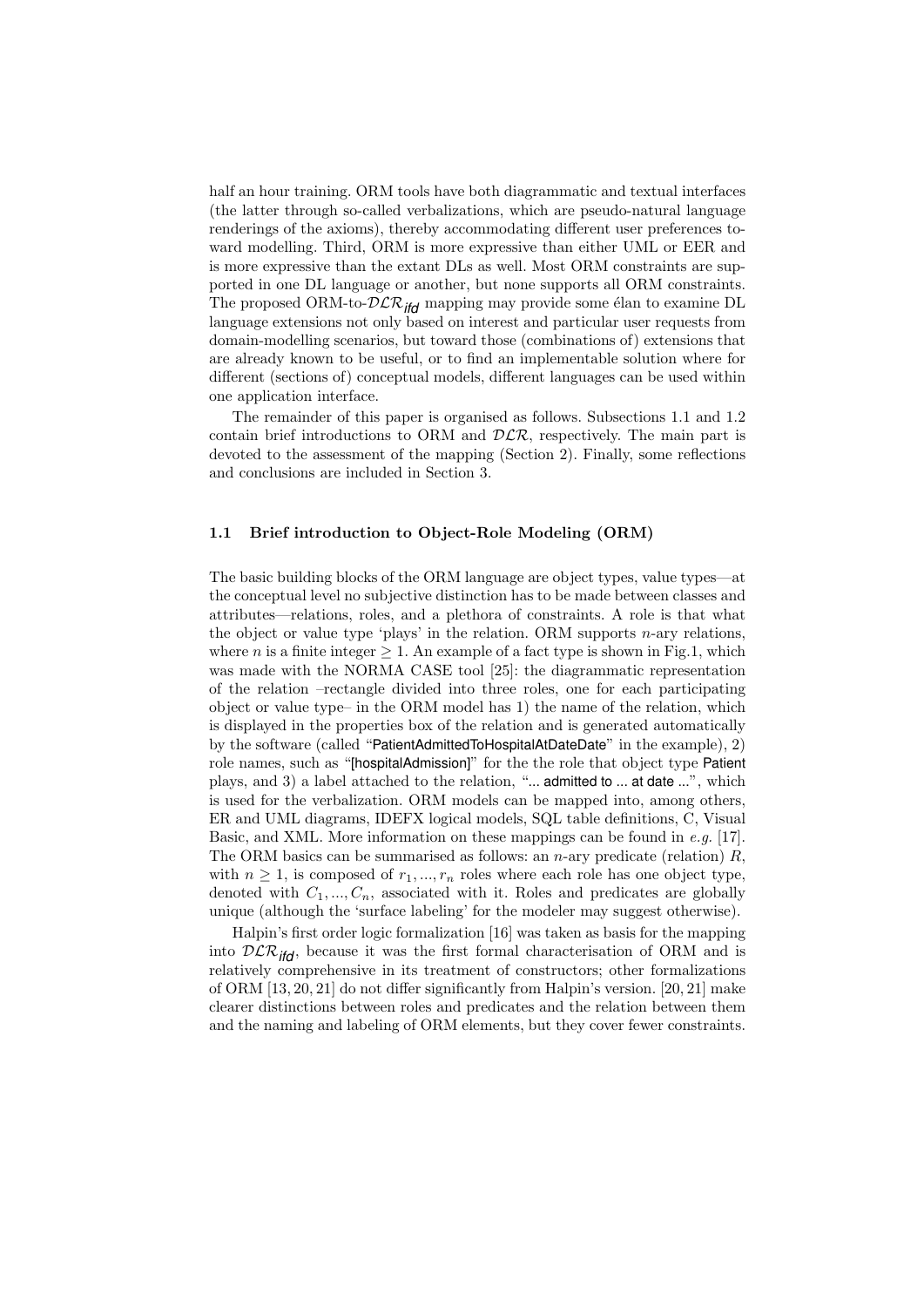

**Each** Patient, Hospital, Date **combination occurs at most once in the population of** Patient admitted to Hospital at date Date.

Fig. 1. Top left: an ORM2 model with two object types, a value type, a ternary relation, label for the reading, and name of the first role in "[ ]"; top-right: properties box of the fact type, displaying the name of the relation; bottom-half: verbalization of the fact type, its object and value types, and uniqueness constraint (line above the rectangle).

#### 1.2 DLs for conceptual modelling languages

DL languages are decidable fragments of first order logic and are used for logicbased knowledge representation. Basic ingredients of all DL languages are concepts and roles (an n-ary predicate where  $n \geq 2$ ). In addition, a DL has several constructors, giving greater or lesser expressivity and efficiency of automated reasoning over a logical theory. The Terminological Box (TBox) contains axioms at the concept-level and the ABox contains assertions about instances. A TBox corresponds to a formal conceptual data model or can be used to represent an ontology. More information and its usage can be found in [2].

For conceptual modelling, we introduce  $DLR$  first [8], and subsequently the "*ifd*" extension [4, 9]. Take atomic relations (P) and atomic concepts A as the basic elements of  $D\mathcal{LR}$ . We then can construct arbitrary relations with arity  $\geq 2$ and arbitrary concepts according to the following syntax:

 $\mathbf{R}$  →  $\top_n$ | **P** | (\$*i*/*n* : *C*) | ¬**R** | **R**<sub>1</sub> $\sqcap$  **R**<sub>2</sub>

 $C \longrightarrow \top_1 | A | \neg C | C_1 \sqcap C_2 | \exists [\$i] \mathbf{R} | \leq k[\$i] \mathbf{R}$ 

 $i$  denotes a component of a relation; if components are not named, then integer numbers between 1 and  $n_{max}$  are used, where n is the arity of the relation.  $k$  is a nonnegative integer for multiplicity (cardinality). Only relations of the same arity can be combined to form expressions of type  $\mathbf{R}_1 \cap \mathbf{R}_2$ , and  $i \leq n$ , *i.e.*, the concepts and relations must be well-typed. The semantics of  $DLR$  is specified through the usual notion of interpretation, where  $\mathcal{I} = (\Delta^{\mathcal{I}}, \cdot^{\mathcal{I}})$ , and the interpretation function  $\cdot^{\mathcal{I}}$  assigns to each concept C a subset  $C^{\mathcal{I}}$  of  $\Delta^{\mathcal{I}}$  and to each n-ary **R** a subset  $\mathbb{R}^{\mathcal{I}}$  of  $(\Delta^{\mathcal{I}})^n$ , s.t. the conditions are satisfied following Table 1.  $\top_1$  denotes the interpretation domain,  $\top_n$  for  $n \geq 1$  denotes a subset of the *n*-cartesian product of the domain, which covers all introduced *n*-ary relations; hence "¬" on relations means difference rather than the complement. The  $(\frac{6i}{n} : C)$  denotes all tuples in  $\mathsf{T}_n$  that have an instance of C as their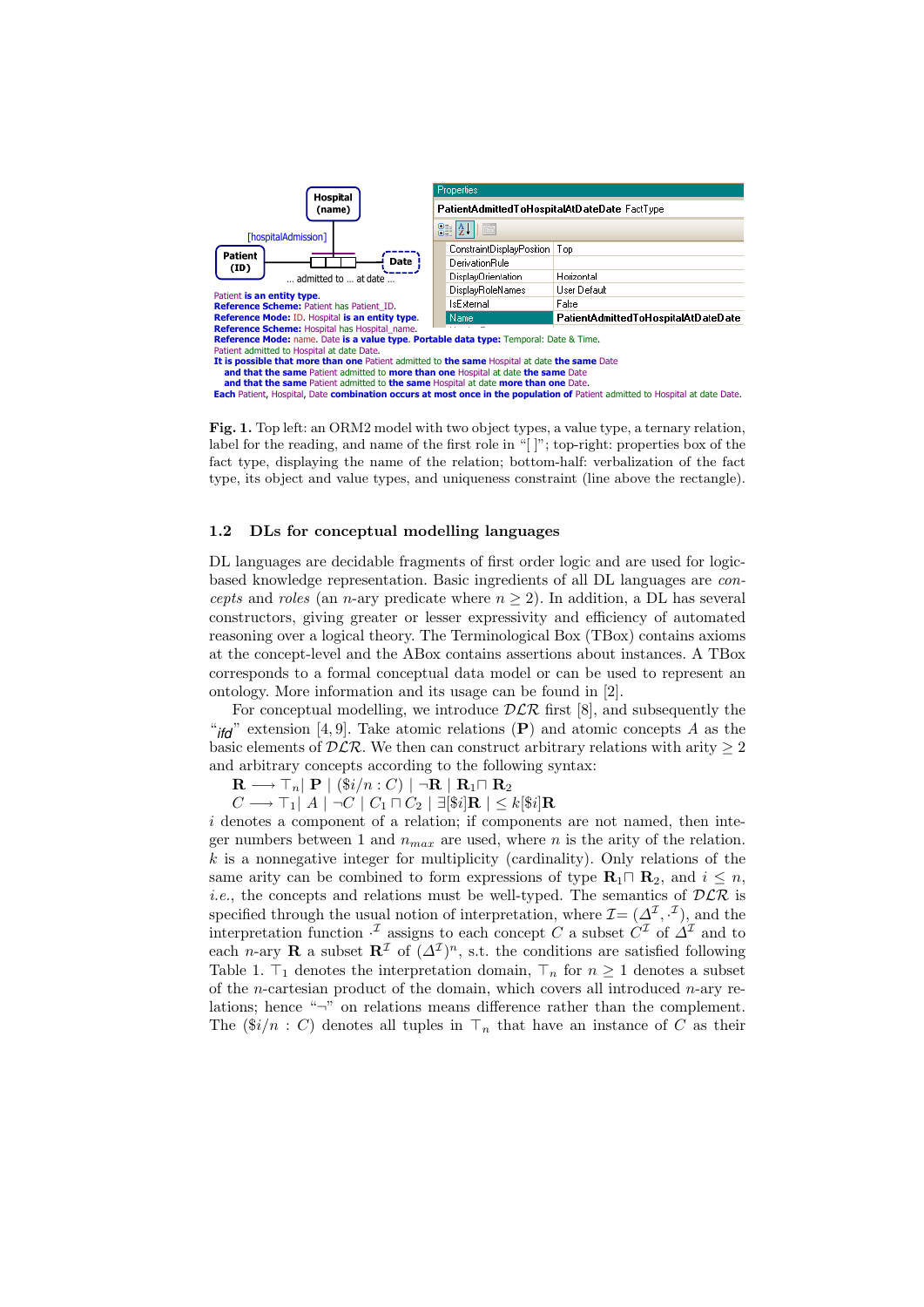

*i*-th component.  $DLR$  is a proper generalization of  $ALCQI$ , where the usual DL constructs can be re-expressed in  $D\mathcal{LR}$  as:  $\exists P.C$  as  $\exists [\$1](P \sqcap (\$2/2 : C)),$  $\exists P^- . C$  as  $\exists [\$2](P \sqcap (\$1/2 : C))$  and so forth (see [8] for details). The following abbreviations can be used:  $C_1 \sqcup C_2$  for  $\neg(\neg C_1 \sqcap \neg C_2)$ ,  $C_1 \Rightarrow C_2$  for  $\neg C_1 \sqcup C_2$ ,  $(\geq k[i]R)$  for  $\neg(\leq k-1[i]R)$ ,  $\nexists [i]R$  for  $(\geq 1[i]R)$ ,  $\nforall [i]R$  for  $\neg \exists [i]\neg R$ ,  $R_1 \sqcup R_2$  for  $\neg(\neg R_1 \sqcap \neg R_2)$ , and  $(i : C)$  for  $(i/n : C)$  when n is clear from the context.

 $DLR_{ifd}$  supports identification assertions on a concept  $C$ , which has the form (id  $C[i_1]R_1, ..., [i_h]R_h$ ), where each  $R_i$  is a relation and each  $i_j$  denotes one component of  $R_i$ . Then, if a is an instance of C that is the  $i_j$ -th component of a tuple  $t_j$  of  $R_j$ , for  $j \in \{1, ..., h\}$ , and b is an instance of C that is the  $i_j$ -th component of a tuple  $s_j$  of  $R_j$ , for  $j \in \{1, ..., h\}$ , and for each j,  $t_j$  agrees with  $s_i$  in all components different from  $i_j$ , then a and b are the same object.  $DLR_{ifd}$ supports functional dependency assertions on a relation  $R$  for operations, which has the form (**fd** R  $i_1, ..., i_h \rightarrow j$ ), where  $h \geq 2$ , and  $i_1, ..., i_h, j$  denote components of R.

Other relevant DL languages There are three other  $D\mathcal{LR}$  flavours.  $D\mathcal{LR}_\mu$ supports fixpoint constructs for recursive structures over single-inheritance trees of a role [10] and thereby can represent acyclicity, transitivity, asymmetry, and (ir)reflexivity. DLR*reg* adds support for regular expressions over roles (including the role composition operator and reflexive transitive closure) [11], and  $DLR_{US}$  for temporal EER [1]. It has not been investigated if combining  $DLR_{ifd}$ ,  $DLR_{\text{req}}$ , and  $DLR_u$  remains within EXPTIME or leads to undecidability. In the other direction toward expressive DL-based ontology languages, OWL and draft OWL 1.1 [26] are based on  $\mathcal{SHOIN}$  (for OWL-DL),  $\mathcal{SHIF}$  (OWL-Lite), and  $\mathcal{SROIQ}$ , respectively.  $\mathcal{SROIQ}$  supports local (ir)reflexivity, (a)symmetry, and transitive roles [22], but does not have constructors for acyclic roles, datatypes, id, and has no 'access' to elements of a DL-role.

# 2 Mapping issues

We now proceed to the mapping, which considers all components and constraints of ORM2, except deontic constraints (compared to ORM in [16], ORM2 also supports exclusive total covering of subtypes, role values, and deontic constraints). As basis, we used the ORM formalisation in first order logic by [16]. Graphical notation of ORM constrains and more explanation is deferred to [23] due to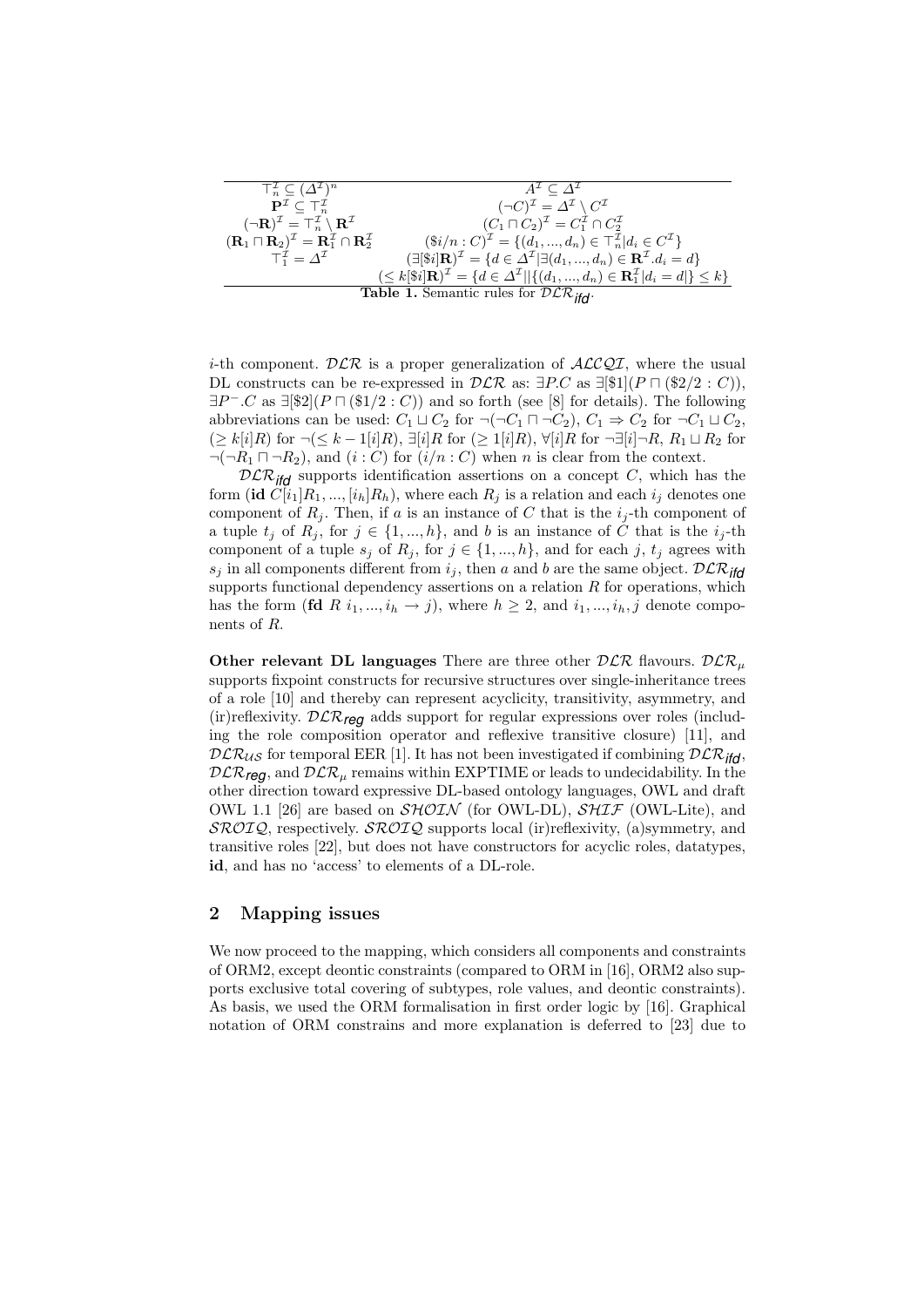space limitations; e.g., the ternary relation in Fig.1 is *reified* in  $DLR_{ifd}$  as: PatientAdmittedToHospitalAtDateDate  $\subseteq \exists [1]r_1 \sqcap (\leq 1[1]r_1) \sqcap \forall [1](r_1 \Rightarrow (2 \exists)$  :Patient )) $\Box \Box [1]_{r_2} \Box (\leq 1[1]_{r_2}) \Box \forall [1](r_2 \Rightarrow (2 : \text{Hospital})) \Box \Box [1]_{r_3} \Box (\leq 1[1]_{r_3}) \Box \forall [1](r_3 \Rightarrow$ (2 : Date )) and the identification of Hospital either as (id Hospital [1]Hospital-HasHospital\_name) or through a 1:1 relation (abbreviated as HHH\_n) HHH\_n  $\sqsubseteq$  (1: Hospital)  $\sqcap$  (2: Hospital name), Hospital  $\sqsubseteq (\leq 1$  [1]HHH n ), and Hospital name  $\sqsubseteq (\leq$ 1 [2]HHH\_n) with mandatory Hospital  $\sqsubseteq \exists$  [1] HHH\_n. The interesting problematic constraints are addressed in this section. The main problems concern ORM ring constraints, which are DL-role properties (Fig.2), and constraints with patterns of the type "constraint x over k ORM-roles" over an n-ary relation where  $k < n$ .



Fig. 2. A: ring constraints (after [17]); B: example of constraint over  $k$  ORM-roles.

Intransitivity over an ORM ring constraint is, obviously, supported in  $DCR_{ifd}$ , but not transitivity, for which we need either  $D\mathcal{LR}_\mu$  or  $D\mathcal{LR}_\textit{reg}$ . Antisymmetry in ORM is reflexive antisymmetry  $(\forall x, y(R(x, y) \land R(y, x) \rightarrow x = y))$ , which no DL language supports. (Observe from Fig.2 that  $\mathcal{SROIQ}$ 's irreflexive antisymmetry is asymmetry.) The irreflexive ring constraint on a binary relation  $(\forall x \neg (R(x,x)))$  is an open issue for  $\mathcal{DLR}_{\mathit{itd}}$ , but already possible with  $\mathcal{DLR}_{\mu}$ thanks to least/greatest fixpoint construct and in  $\mathcal{SROTQ}$  with Self. The symmetric  $(\forall x, y(R(x, y) \rightarrow R(y, x)))$  and asymmetric  $(\forall x, y(R(x, y) \rightarrow \neg R(y, x)))$ ring constraints are not supported either, but both are supported in  $\mathcal{SROIQ}$  and the latter is supported in  $\mathcal{DLR}_{\mu}$  through the stronger notion of well-foundedness. The last 'basic' ring constraint, acyclicity ("R is acyclic iff  $\forall x \neg (x \text{ has path to})$ x)" in [17]), probably can be added to  $\mathcal{DLR}_{\text{ifd}}$  with the repeat PDL (transitive closure of roles,  $R^+$ , *i.e.*,  $\bigcup_{n\geq 1} (R^{\mathcal{I}})^n$  using the least fixpoint construct  $\mu X.C$  (i.e.,  $\exists R^* . C = \mu X(C \sqcup \exists R.\overline{X})$  [8, 10]). ORM also permits combinations of ring constraints: intersecting acyclicity and intransitivity, antisymmetry with intransitivity, intransitive symmetry, and irreflexive symmetry.

The second main problem concerns constraints over  $k$  roles in an n-ary relation, which are: Subset over k roles in two n-ary relations (depicted in Fig. 2-B, A below with abbreviation that underlined variable stands for a sequence  $x_1, ..., x_n$ in an *n*-ary relation [23]),  $k < n$ , where the corresponding roles must match in domain, Set-equality over k roles  $(B)$ , Role exclusion over k roles  $(C)$  in two nary relations  $R_i$  and  $R_j$ , and *Multi-role frequency* spanning i roles of an n-ary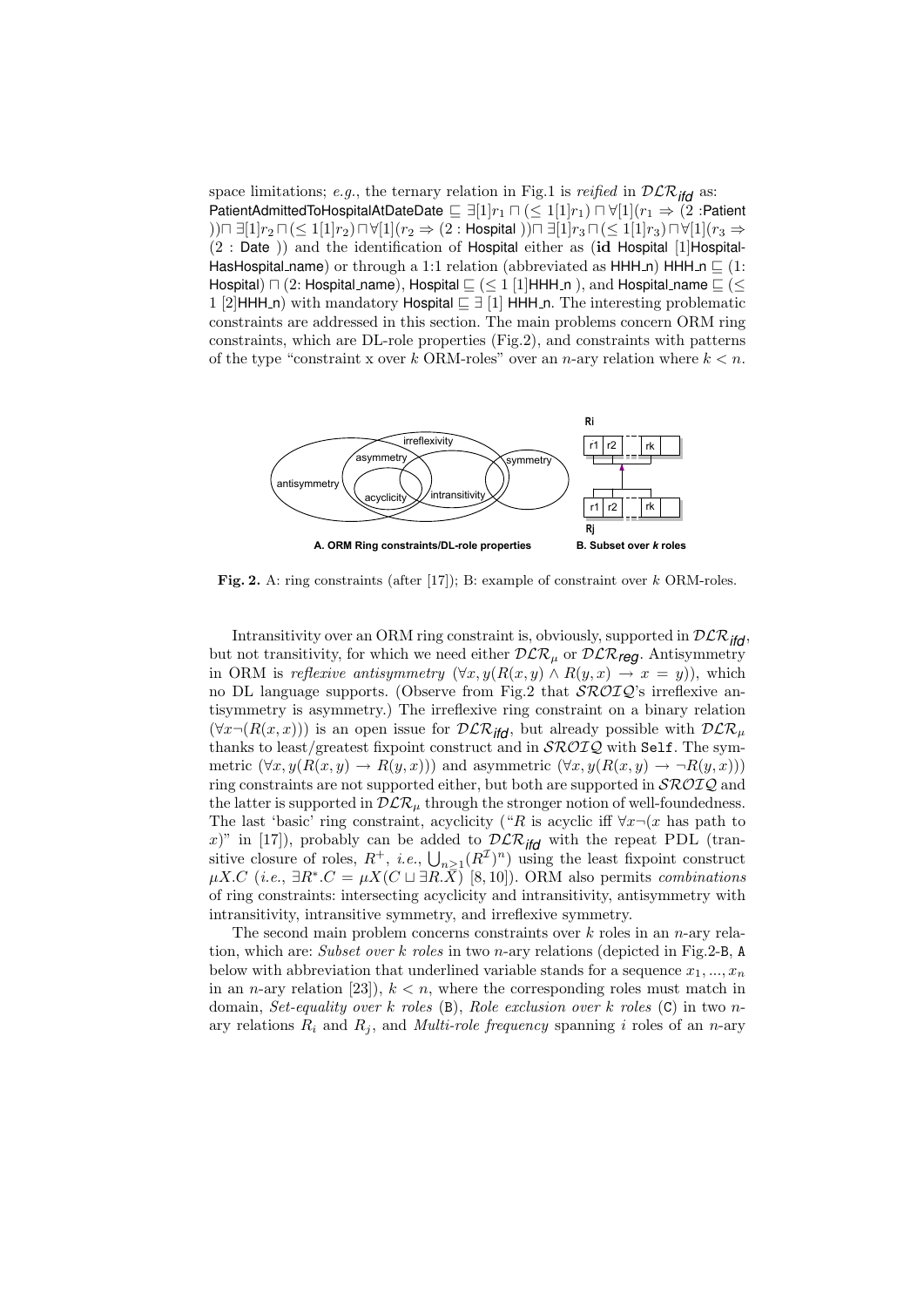relation,  $i > 2$ , and  $i \leq n$  (TFC5 in [16]), with formalisms as follows [16]. A.  $\forall x_1,...x_n \left( \exists \underline{y} (R_j(\underline{y}) \land x_1 = y_{j_1} \land ... \land x_n = y_{j_n}) \rightarrow \exists \underline{z} (R_i(\underline{z}) \land x_1 =$  $(z_{i_1}\wedge...\wedge x_n=z_{i_n}))$  // Subset over  $k$  roles

B. ∀ $x_1, ... x_n$ (∃  $\underline{y}$  ( $R_j(\underline{y})$  ∧ $x_1 = y_{j_1}$  ∧ ... ∧  $x_n = y_{j_n}$ )  $\equiv \exists \underline{z}$  ( $R_i(\underline{z})$  ∧  $x_1 =$  $(z_{i_1}\wedge...\wedge x_n=z_{i_n}))$  // Set-equality over  $k$  roles

C.  $\forall x_1, ..., x_n \neg (\exists y (R_i(y \land x_1 = y_{i_1} \land ... \land x_n = y_{i_n}) \land \exists \underline{z} (R_j(z) \land x_1 =$  $z_{j_1} \wedge ... \wedge x_n = z_{j_n})$ // Role exclusion over  $k$  roles

The problem is that these constraints lead to undecidability if those  $k$  roles do not exactly make up the primary key (spanning uniqueness), as in a relational table (A)-(C) correspond to arbitrary projections. If one does not consider an additional key constraint, a *partial* mapping of  $(A)$ - $(C)$  can be made on a ORM role-by-role basis (DL-role element by DL-role element). This can be reduced to a minor issue for *Multi-role frequency* (D) spanning roles  $r_i$ ,  $r_j$  in an *n*-ary relation,  $n \geq 2$ , and  $1 \leq a \leq b$  and subsequently assesses it in combination with permissible uniqueness constraints.

D.  $\forall x, y(\exists z_1 R(x, y, z_1) \rightarrow \exists z_2, ..., z_a(z_1 \neq z_2 \land ... \land z_{a-1} \neq z_a \land R(x, y, z_2) \land ... \land z_a)$  $R(x, y, z_a))$   $\wedge \forall x, y, z_1, ..., z_{b+1}$   $(R(x, y, z_1) \wedge ... \wedge R(x, y, z_{b+1}) \rightarrow z_1 = z_2 \vee z_1 = z_1$  $z_3 \vee ... \vee z_b = z_{b+1}$  // Multi-role frequency

Given that an elementary fact type must have uniqueness over  $n-1$  roles, then either 1)  $r_i$  or  $r_j$  is part of a single role uniqueness constraint but not both, 2)  $r_i$  or  $r_j$  is part of a multi-role uniqueness constraint but not both, 3) multi-role uniqueness includes  $r_i, r_j, \text{ and } \geq 1$  other role in the relation, or 4) the relation is not an elementary fact type and ought to be remodelled to be elementary. Option 1 implies that either i)  $a = 1$  or ii)  $b = 1$ , and then the constraint can be reduced to 1:*n* and  $m:n$  uniqueness, respectively; options 2-4, however, reduce to the same problem of undecidability as with (C) (see [23]).

Last, a minor mapping issue is the Role value constraint, which is new in ORM2: object type  $C_i$  only participates in role  $r_i$  if an instance has any of the values  $\{v_i, \ldots v_k\}$ , which is a subset of the set of values  $C_i$  can have. With a binary relation, then  $\forall x, y(x \in \{v_i, ..., v_k\} \rightarrow (R(x, y) \rightarrow C_i(x) \land C_j(y)))$  holds. A 'candidate approach' is to try to use  $DLR_{ifd}$  through breaking down the constraint by creating a new subtype  $C_i'$  for the set of values to which the role is constrained, where the value can be any of  $\{v_i, \ldots v_k\}$ , and let  $C'_i$  play role  $r_i$ , s.t.  $C'_i \sqsubseteq C_i$  and  $C'_i \sqsubseteq \forall [r_i]R$  and then use named value types for the value constraints on  $C_i'$ . Alternatively, remodelling with role values might be an option, but, at present, this is supported only in  $DL\text{-}Like_{\mathcal{A}}$  [6].

## 3 Discussion and Conclusions

As has become clear from the mapping, the ORM ring constraints/DL-role properties are most problematic for  $D\mathcal{LR}_{\mathsf{ifd}}$ , but most of them can be met by  $D\mathcal{LR}_{\mu}$ or SROIQ. On the other hand,  $D\mathcal{LR}_{\mu}$  and SROIQ do not have a constructor for non-unary primary keys, and  $\mathcal{SROTQ}$  neither supports *n*-ary relations where  $n > 2$  nor provides a means to 'access' an ORM-role/DL-role element. For these reasons, DLR*ifd* was chosen. Another advantage of having taken DLR*ifd*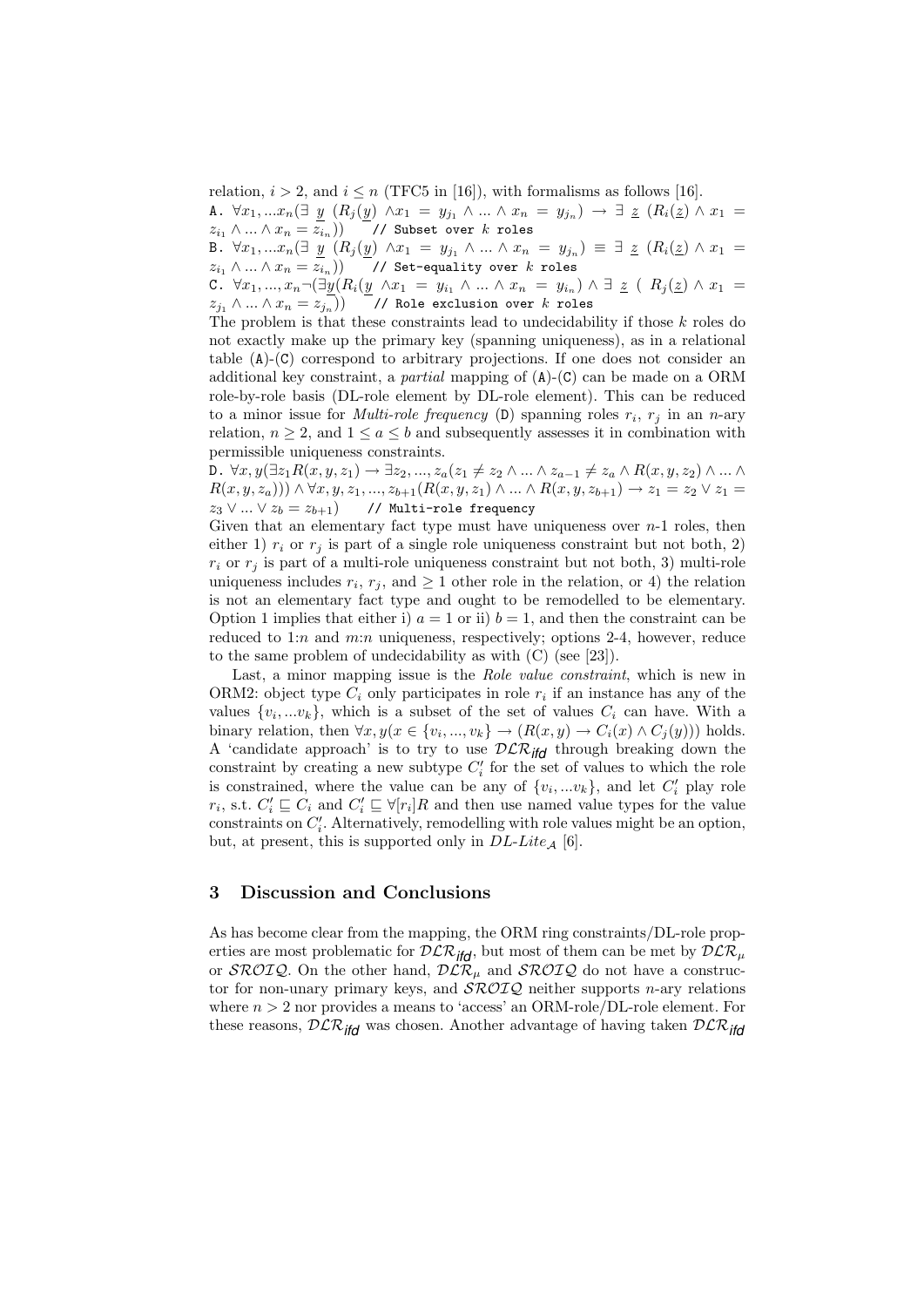is that the syntax of UML class diagrams have been mapped into it [4], thereby augmenting the current informal mapping in [17] and moving closer to interoperability between ORM and UML through a formal correspondence between the two conceptual modelling languages with  $DLR$  as unifying paradigm.

Looking toward implementations, EER and UML were mapped to  $DLR$  and  $DLR_{ifd}$  earlier and implemented in the iCOM tool [15], where one can use tools like Racer, Pellet, and FaCT. Hence, it uses a  $\mathcal{SHIQ}\text{-}\beta$ -based reasoner through an additional transformation step; note that there are differences between theoretically computationally feasible and actually implemented reasoning services. Nevertheless, reasoning over less complex ORM-models is already a considerable advantage over no automated reasoning services at all. Moreover, if iCOM adds a module for ORM support, the modeller would be able to describe already supported inter-model assertions between EER, UML, and, now, ORM models and reason over any combination. Further down the line, a software developer will benefit from a better, consistent and known to be satisfiable, conceptual model and with e.g. NORMA would be able take advantage of the already implemented features of automated generation of relational databases and of software code.

Concluding, most –and the most often used– ORM2 elements and constraints can be mapped into  $D\mathcal{LR}_{\mathsf{iff}}$ . This already could be used for a wide range of ORM-models that do not use its full expressive capabilities;  $e.g.,$  to carry out model checking, compute derived relations, and classification. Conversely, when the present mapping is implemented, DLs will have a sophisticated user interface enabling domain experts to take part in representing their Universe of Discourse. Several approaches are possible to narrow the gap between ORM2 and DL languages, where a " $\mathcal{DLR}_{\mu \textit{i} \textit{fd}}$ " or  $\mathcal{SROIQ}$  with *n*-ary relations seem close by. But to take advantage of narrowing the gap, tools for automated reasoning services will have to expand their features list as well. Alternatively, if this leads to undecidability or intractability, one could investigate modularization where a large conceptual model can be split-up into sections (ideally, hidden from the modeller) and perform the reasoning on the separate subsections. We are currently working on formal proofs of the 'mismatches' between ORM and the  $D\mathcal{L}RS$ .

## References

- 1. Artale, A., Franconi, E., Wolter, F., Zakharyaschev, M. A temporal description logic for reasoning about conceptual schemas and queries. In: Proc. of JELIA '02, S. Flesca, S. Greco, N. Leone, G. Ianni (Eds.), Springer, 2002, LNAI 2424, 98-110.
- 2. Baader, F. Calvanese, D., McGuinness, D.L., Nardi, D., Patel-Schneider, P.F. (eds). Description Logics Handbook, Cambridge University Press, 2003.
- 3. Balsters, H., Carver, A., Halpin, T., Morgan, T. Modeling dynamic rules in ORM. 2nd International Workshop on Object-Role Modelling (ORM 2006). LNCS 4278. Berlin: Springer-Verlag, 2006, 1201-1210.
- 4. Berardi, D., Calvanese, D., De Giacomo, G. Reasoning on UML class diagrams. Artificial Intelligence, 2005, 168(1-2):70-118.
- 5. Bollen, P. Using fact-orientation for instructional design. 2nd International Workshop on Object-Role Modelling (ORM 2006). LNCS 4278. Berlin: Springer-Verlag, 2006, 1231-1241.